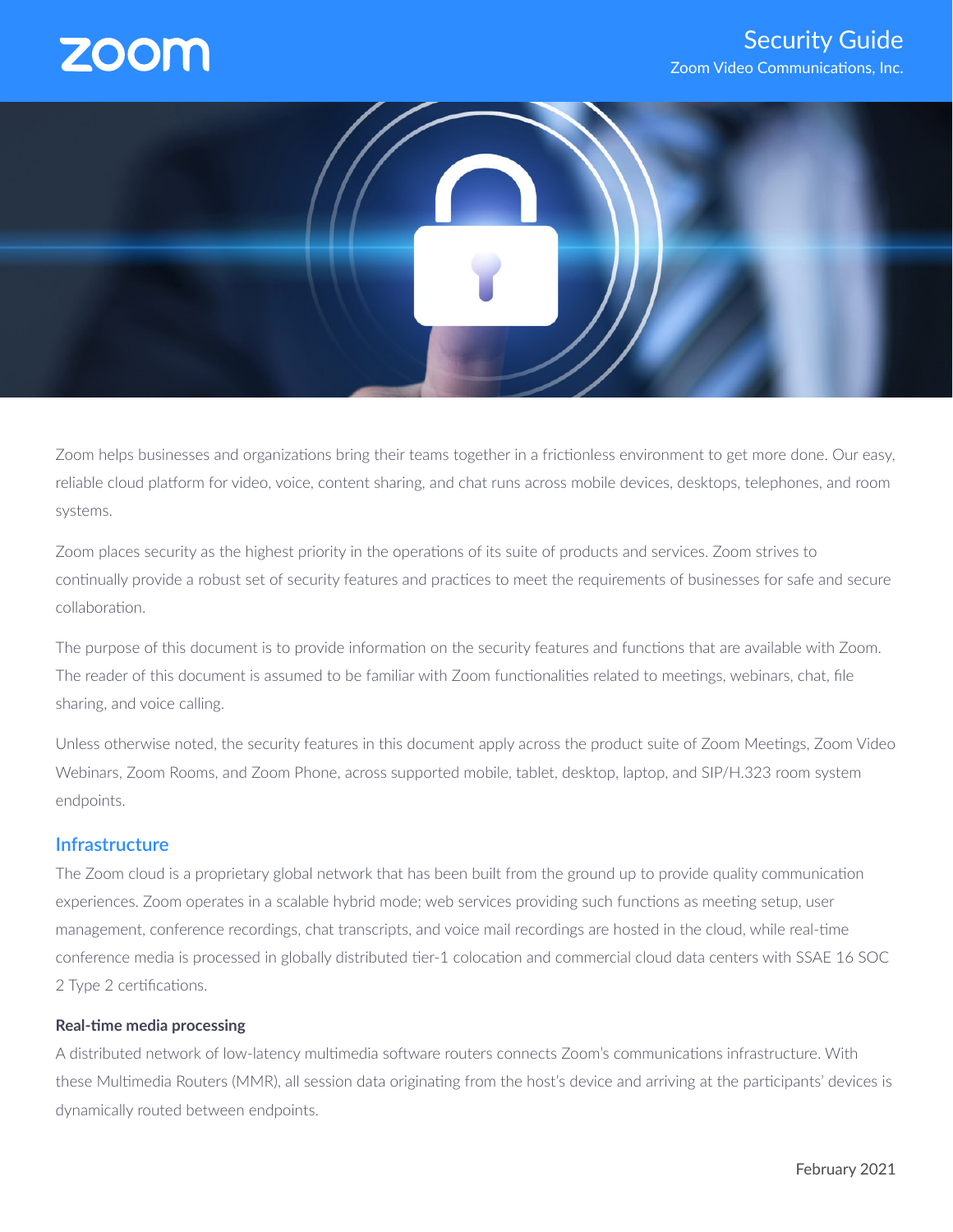#### **Firewall compatibility**

During session setup, the Zoom client connects via HTTPS to Zoom servers to obtain information required for connecting to the applicable meeting or webinar, and to assess the current network environment such as the appropriate Multimedia Router to use, which ports are open and whether an SSL proxy is used. With this metadata, the Zoom client will determine the best method for real time communication, attempting to connect automatically using preferred UDP and TCP ports. For increased compatibility and support of enterprise SSL proxies, connection can also be made via HTTPS. An HTTPS connection is also established for users connecting to a meeting via the Zoom web browser client.

## **Client application**

## **Role-based user security**

The following pre-meeting security capabilities are available to the meeting host:

- Secure log-in using standard username and password or SAML single sign-on
- Start a secured meeting with passcode
- Schedule a secured meeting with passcode

**Selective meeting invitation:** The host can selectively invite participants via email, IM, or SMS. This provides greater control over the distribution of the meeting access information. The host can also create the meeting to only allow members from a certain email domain to join.

**Meeting details security:** Zoom retains event details pertaining to a session for billing and reporting purposes. The event details are stored at the Zoom secured database and are available to the customer account administrator for review on the customer portal page once they have securely logged-on.

**Application security:** Zoom can encrypt all real-time media content at the application layer using Advanced Encryption Standard (AFS).

**Zoom client group policy controls:** Specifically applicable to the Zoom Meetings client for Windows and Zoom Rooms for Windows, administrators can define a broad set of client configuration settings that are enforced through active directory group policy controls.

**Chat encryption:** Zoom chat encryption allows for a secured communication where only the intended recipient can read the secured message.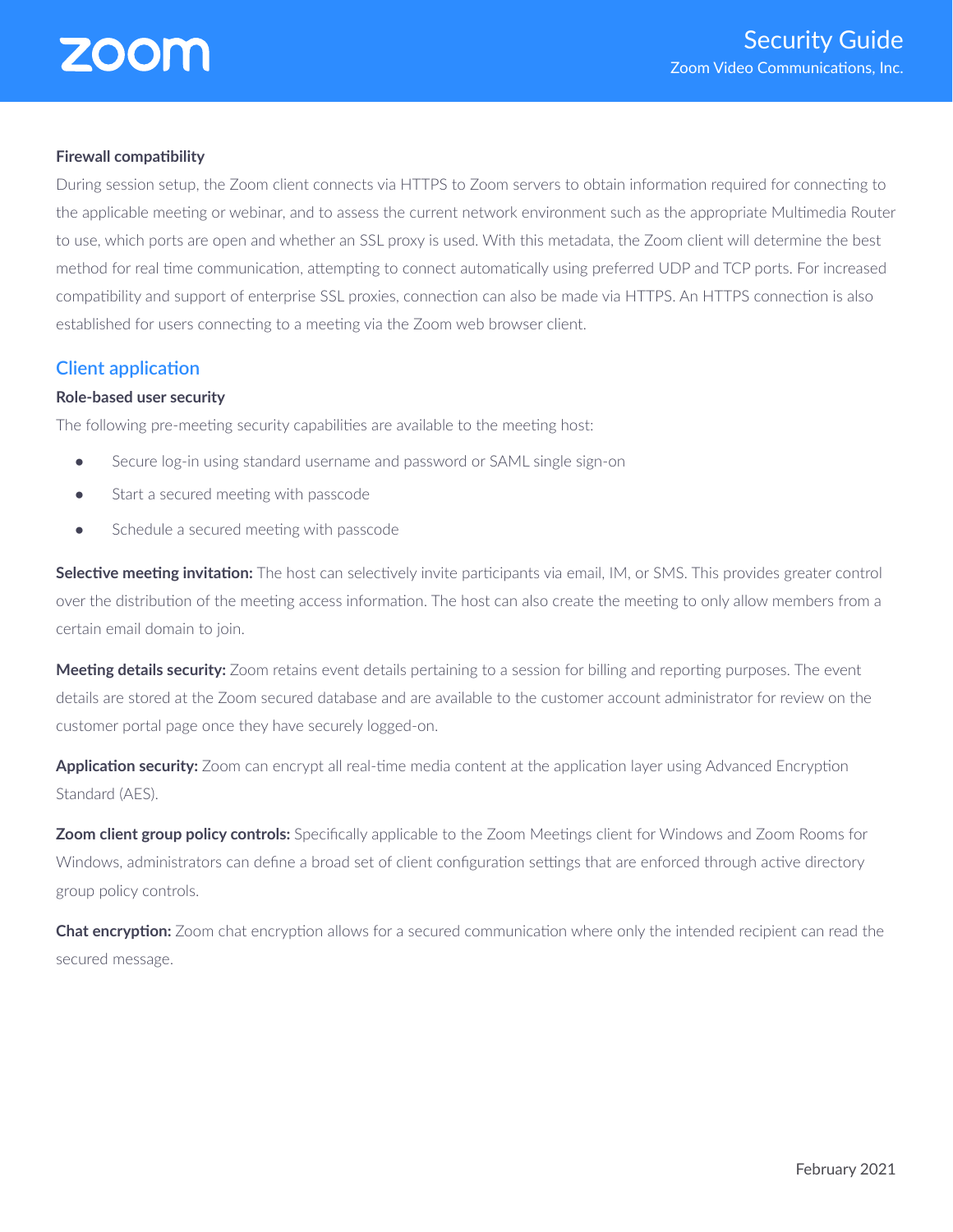

**End-to-end encryption:** End-to-end encryption, when enabled, ensures that communication between all meeting participants in a given meeting is encrypted using cryptographic keys known only to the devices of those participants. This ensures that no third party — including Zoom — has access to the meeting's private keys. End-to-end encryption is available as a technical preview to all customers.

## **Meeting security**

#### **Role-based user security**

The following in-meeting security capabilities are available to the meeting host:

- Waiting Room
- Enable wait for host to join
- Expel a participant or all participants
- End a meeting
- $\bullet$  Lock a meeting
- Chat with a participant or all participants
- Mute/unmute a participant or all participants
- Screen share watermarks
- Audio signatures
- Enable/disable a participant or all participants to record
- Temporary pause screen-sharing when a new window is opened

The following in-meeting security capabilities are available to the meeting participants:

- Mute/unmute audio
- Turn on/off video
- Blur snapshot on iOS task switcher

**Host and client authenticated meeting:** A host is required to authenticate (via HTTPS) to the Zoom site with their user credentials (ID and password) to start a meeting. The client authentication process uses a unique per-client, per-session token to confirm the identity of each participant attempting to join a meeting. Each session has a unique set of session parameters that are generated by Zoom. Each authenticated participant must have access to these session parameters in conjunction with the unique session token in order to successfully join the meeting.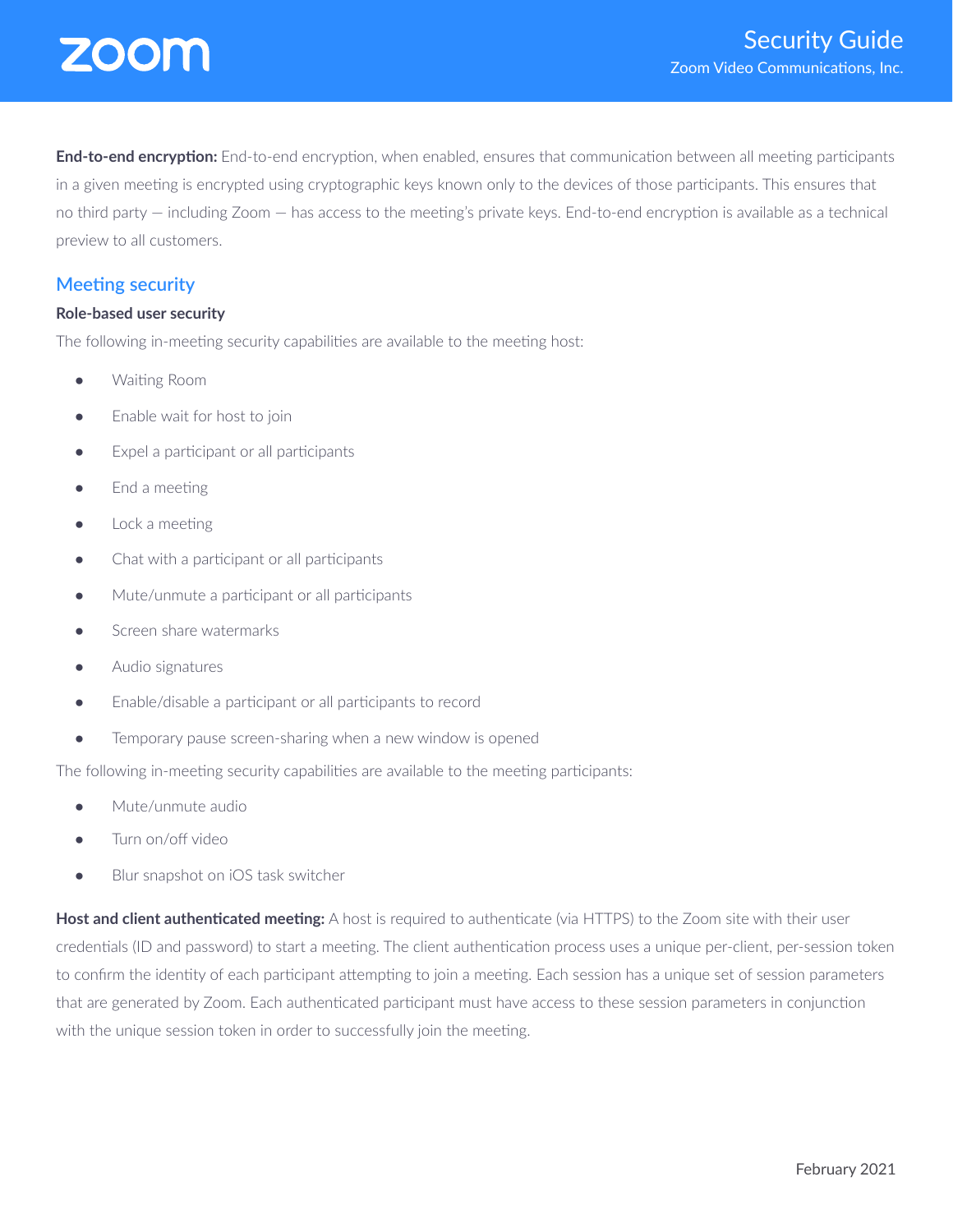

**Open or passcode protected meeting:** The host can require the participants to enter a passcode before joining the meeting. This provides greater access control and prevents uninvited guests from joining a meeting.

**Edit or delete meeting:** The host can edit or delete an upcoming or previous meeting. This provides greater control over the availability of meetings.

**Host controlled joining meeting:** For greater control of meetings, the host can require participants to only join the meeting after the host has started it. For greater flexibility, the host can allow participants to join before the host.

**In-meeting security:** During the meeting, Zoom delivers real-time, rich-media content securely to each participant within a Zoom meeting. All content shared with the participants in a meeting is only a representation of the original data. This content is encoded and optimized for sharing using a secured implementation as follows:

- Is the only means possible to join a Zoom meeting
- Is entirely dependent upon connections established on a session-by-session basis
- Performs a proprietary process that encodes all shared data
- Encrypts all real-time media (audio, video, screen sharing) using the AES encryption standard
- Encrypts other data using TLS encryption standard
- Provides a visual identification of every participant in the meeting

#### **Authentication**

Authentication methods include password, or single sign-on (SSO) with SAML or OAuth. Users authenticating with username and password can also enable two-factor authentication (2FA) as an additional layer of security to sign in.

With SSO, a user logs in once and gains access to multiple applications without being prompted to log in again at each of them. Zoom supports SAML 2.0 which enables web-based authentication and authorization including SSO. SAML 2.0 is an XML-based protocol that uses security tokens containing assertions to pass information about a user between a SAML authority (an identity provider) and a web service (such as Zoom). Zoom works with several third-party enterprise identity management solutions. Zoom can map attributes to provision a user to different group with feature controls.

OAuth-based provisioning works with Google or Facebook OAuth for instant provisioning. Zoom also offers an API call to preprovision users from any database backend.

Additionally, your organization or university can associate users to your account with domains. Once your associated domain application is approved, all existing and new users with your email address domain will be given the choice to be added to your account.

## **Administrative controls**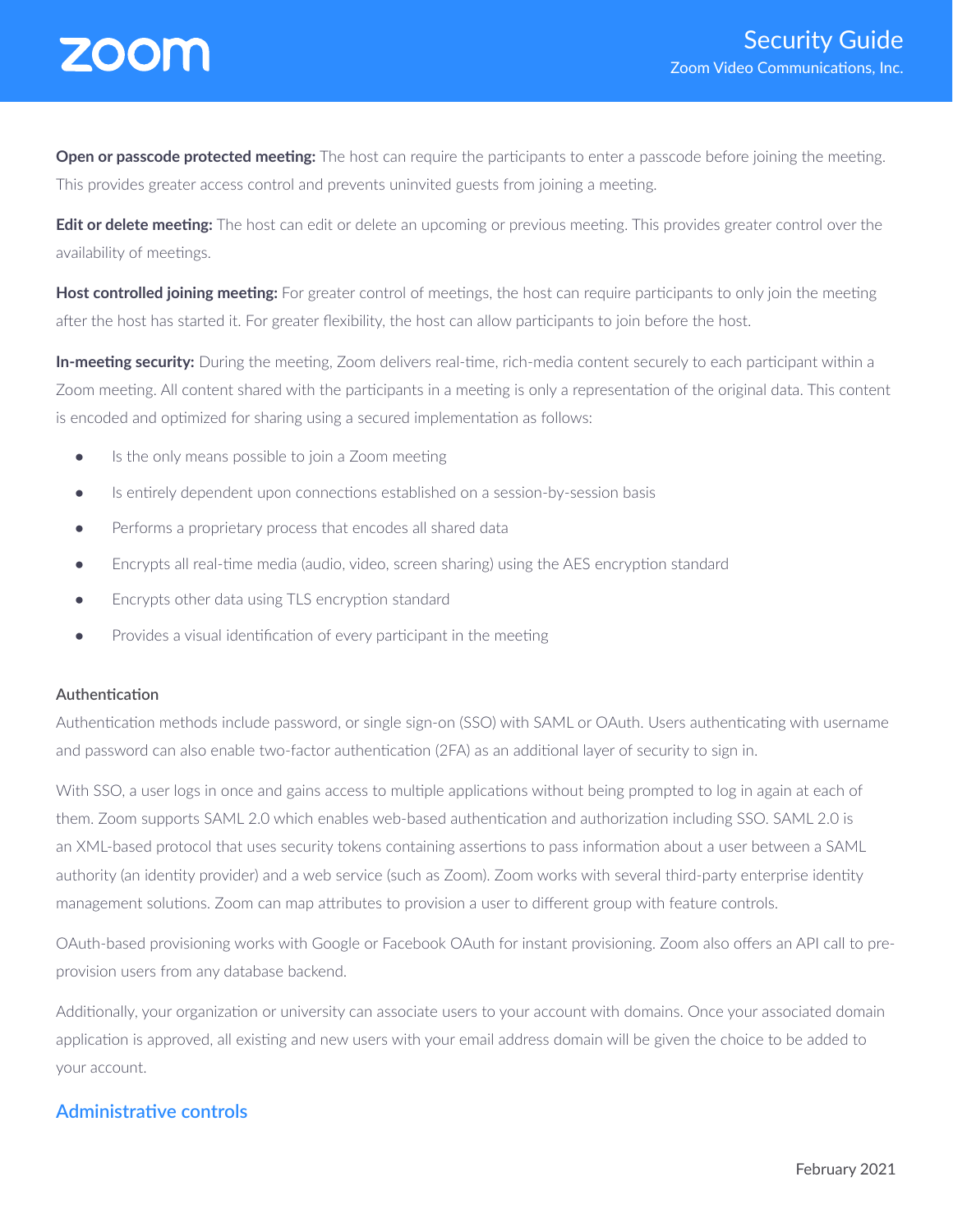

The following security capabilities are available to the account administrator:

- Secure login options using standard username and password (with the option to enable two-factor authentication (2FA) as an added layer of security), or SAML SSO
- Add user and admin to account
- Upgrade or downgrade account subscription level
- Delete user from account
- Review billing and reports
- Manage account dashboard and cloud recordings

## **Special security features/options API**

APIs are available for integrating Zoom with custom customer applications and third party applications. Each customer account may include API integration key credentials managed by the customer account admin. API calls are transmitted securely over secure web services and API authentication is required.

#### **Zoom Meeting Connector**

Zoom Meeting Connector is a hybrid cloud deployment method, which allows a customer to deploy a Zoom multimedia router (software) within the customer's internal network.

User and meeting metadata are managed in Zoom communications infrastructure, but the meeting itself is hosted in the customer's internal network. All real-time media traffic including audio, video, and data sharing go through the company's internal network. This leverages your existing network security setup to protect your meeting traffic.

#### **Zoom Rooms**

Zoom Rooms is Zoom's software-based conference room system. It features video and audio conferencing, wireless content sharing, and integrated calendaring running on off-the-shelf hardware. Communications are established using TLS encryption and all shared content is encrypted using AES encryption. The Zoom Rooms app is secured with App Lock Code. The App Lock Code for Zoom Rooms is a required 1-16 digit number or characters lock code that is used to secure your Zoom Rooms application. This prevents unauthorized changes to your Zoom Rooms application and settings on your accompanying hardware.

#### **Zoom Chat**

Persistent, cross-platform chat is a feature of Zoom Meetings that enables users to chat and share files one-one or in groups. Users can click "Meet" from any chat to start an instant Zoom video meeting with the group participants.

#### **Zoom Phone**

Zoom Phone is a cloud phone system available as an add-on to Zoom's platform. Support for inbound and outbound calling through the public switched telephone network (PSTN) and seamlessly integrated telephony features enable customers to replace their existing PBX solution and consolidate all of their business communication and collaboration requirements into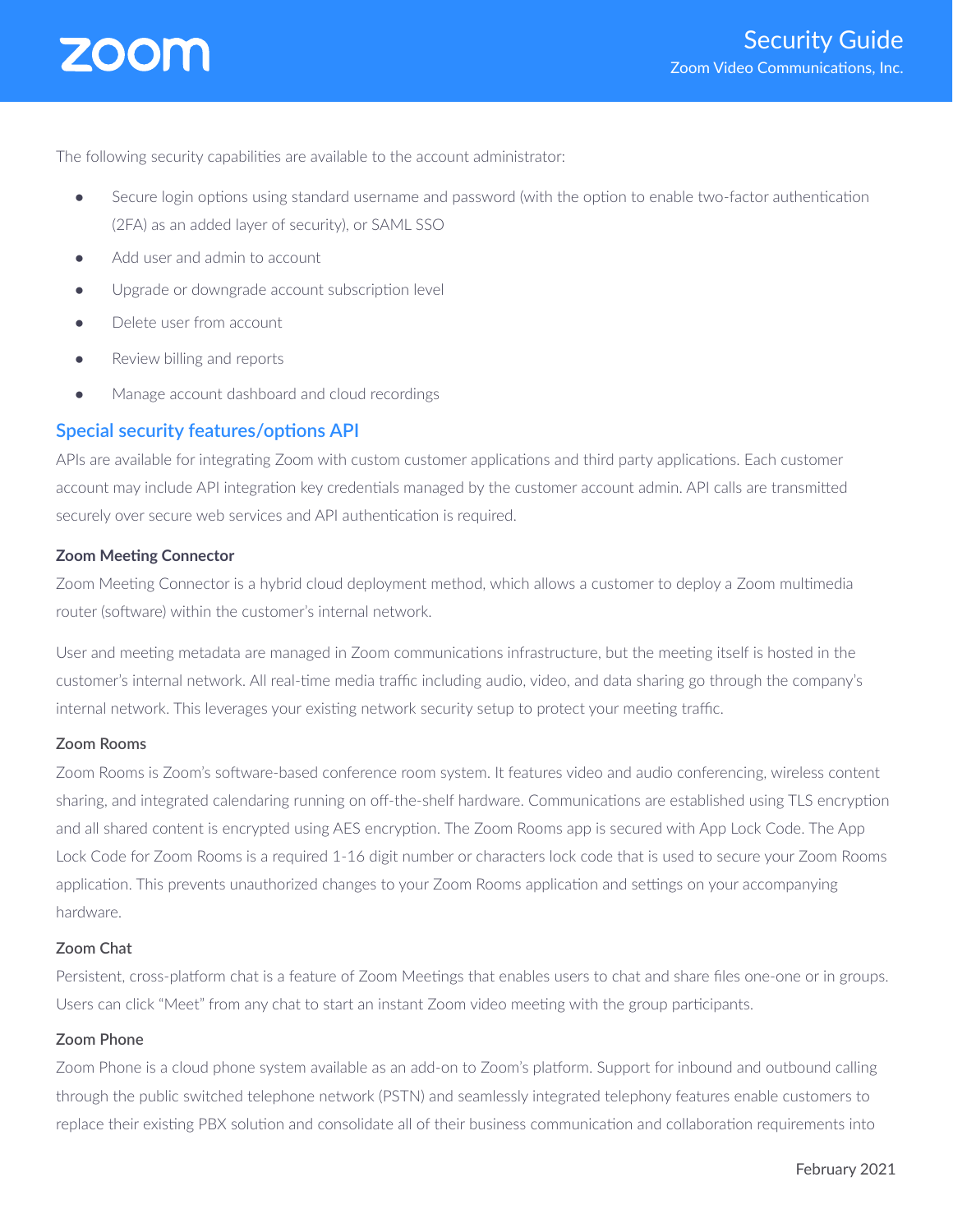

their favorite video platform.

Utilizing standards-based Voice over Internet Protocol (VoIP) to deliver best in class voice services, Zoom Phone delivers a secure and reliable alternative to traditional on-premise PBX solutions. Call setup and in-call features are delivered via Session Initiation Protocol (SIP).

Utilizing standards-based Voice-over-Internet-Protocol (VoIP) to deliver best in class voice services, Zoom Phone delivers a secure and reliable alternative to traditional on-premise PBX solutions. Call setup and in-call features are delivered via Session Initiation Protocol (SIP).

#### *Authentication*

● Zoom Phone SIP registration leverages TLS encryption

## *Real-time media encryption*

● VoIP media is transported and protected by Secure Real-Time Transport Protocol (SRTP) with AES encryption

## *Private network peering*

• Zoom has established direct private network peering links between Zoom Phone data centers and Zoom Phone PSTN service provider networks to ensure maximum protection.

#### *Emergency calling*

- Zoom Phone supports E911 (USA/CAN) enhanced emergency services to provide caller location to the local Public Safety Answering Point (PSAP) as required by law. Originating call location addresses can be defined and assigned at the account and individual user level.
- Emergency calls made from the Zoom mobile app on iOS and Android smartphones will automatically default to the mobile device's native outbound cellular calling feature and bypass the Zoom Phone service to directly route the emergency call to the mobile network operator's PSAP.
- Zoom Phone administrators may optionally choose to automatically intercept and reroute emergency calls to internal response teams.

#### *Toll fraud*

● Zoom Phone utilizes access control and automated detection capabilities to detect irregular calling patterns to help prevent toll fraud. Our security department can then notify customers of potential fraudulent activities.

## *Calling block lists*

Customizable global and personal block lists enables users and administrators to easily add and manage blocked phone numbers

*Invoking Elevate-to-Meeting feature*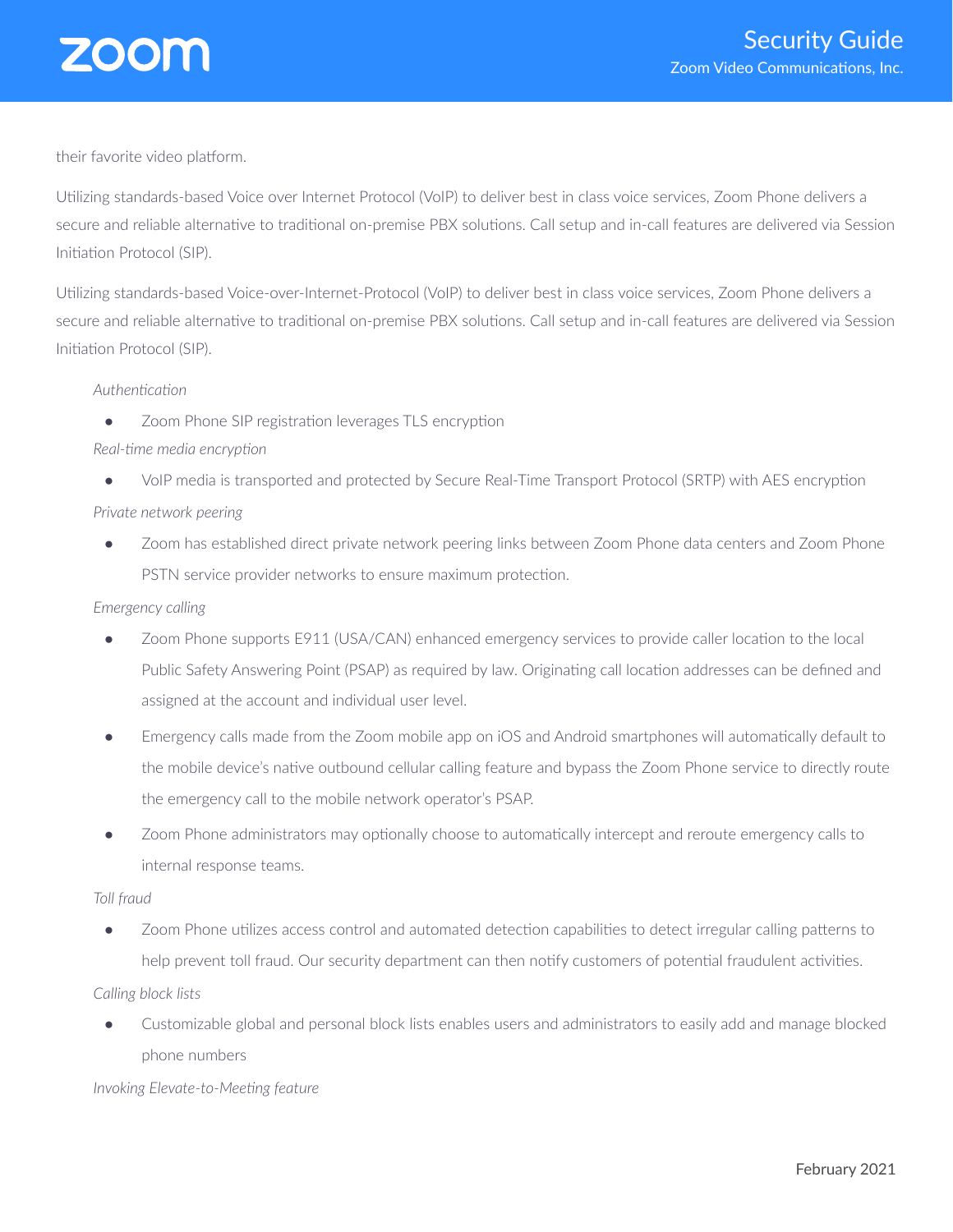

● When elevating a Zoom Phone call to a Zoom Meeting, all available Zoom Meeting security features will then apply to the interaction.

#### **Zoom Video Webinars**

In Zoom Video Webinars, up to 100 video panelists can present with video, audio, and screen sharing with up to 50,000 view-only attendees. These webinars feature registration options, reporting, Q/A, polling, raise hand, attention indicators, and MP4/M4A recording). Zoom Video Webinars can stream to YouTube, Facebook and other services to reach an unlimited live audience. Panelists are full participants in the meeting. They can view and send video, screen share, annotate, and so forth. Panelist invitations are sent separately from the webinar attendees. Webinar contents and screen sharing are secured using AES within Zoom clients and using RTMPS (TLS) encryption standard when supported by the third-party services.

#### *Registration webinar*

- Manually approve registration The host of the webinar will manually approve or decline whether a registrant receives the information to join the webinar.
- Automatically approve registrants All registrants to the webinar will automatically receive information on how to join the webinar.

#### *Registration-less webinar*

- One-time Attendees will join the webinar only once. After the webinar ends, attendees will not be able to use the same information to join the Webinar.
- Recurring Attendees will be able to repeatedly join the same webinar with the information provided.

#### **Recording storage**

Zoom offers customers the ability to record and share their meetings, webinars, and Zoom Phone calls. Meetings and webinar recordings can be stored on the host's local device with the local recording option or meetings, webinars, and Zoom Phone calls can be stored in Zoom's cloud with the cloud recording option (available to paying customers). Recordings stored locally on the host's device can be encrypted if desired using various free or commercially available tools.

Cloud recordings are processed and stored in Zoom's cloud after the meeting has ended; these recordings can be passcodeprotected or available only to viewers logged in to the account. The recordings can be stored in both video/audio format and audio only format. In-meeting chat messages, shared files and meeting transcripts can be optionally saved to Zoom's cloud, where they are stored encrypted as well. The meeting host can manage their recordings through the secured web interface. Recordings can be downloaded, shared, or deleted. Zoom Phone voicemail recordings are processed and stored in Zoom's cloud and can be managed through the secured Zoom client.

## **Zoom Rooms**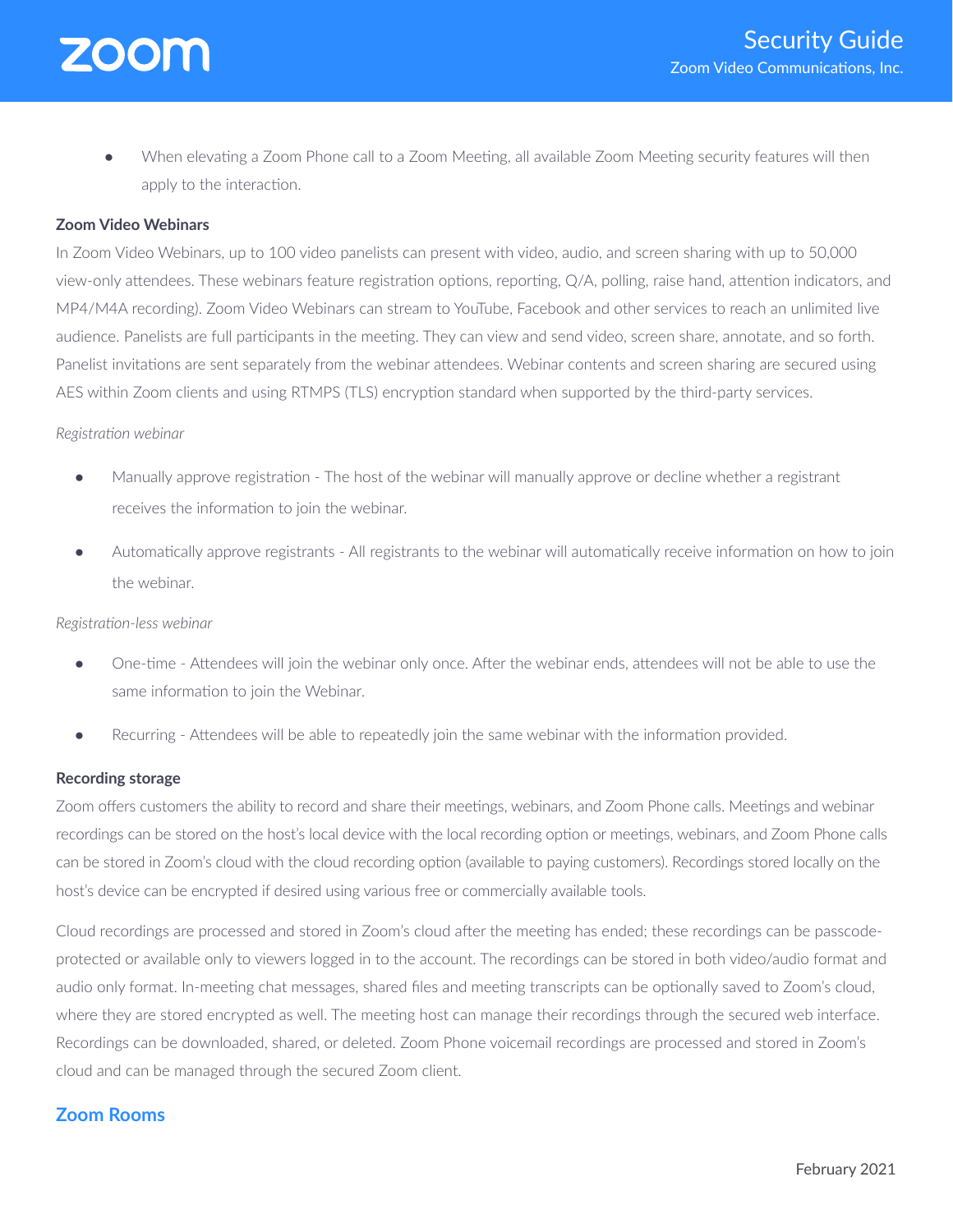#### **Zoom Rooms People Counting**

Zoom Rooms People Counting is a feature that is off by default, but can be turned on by room administrators. This feature allows administrators to view reports of in-room meeting participants joined from Zoom Rooms.

This feature works by capturing images throughout the duration of the meeting. Images are temporarily stored on the Zoom Rooms local hard-drive and are never sent to the cloud. Once the meeting ends, the locally-stored images are used to count the max number of visible in-room meeting participants. Throughout this process, face detection (without ties to personal information) is used to count individuals based on the images captured. Once the images are done being processed to capture the number of people, the images are permanently deleted.

#### **Zoom Rooms Voice Commands**

You can start a scheduled meeting in a Zoom Room by saying, "Hey Zoom, start meeting." We do not upload or store your voice; it is processed on your local device only. The Zoom Room will listen for commands starting 10 minutes before each scheduled meeting. It ignores your voice beginning when the meeting is started or after 20 minutes.

## **Privacy**

Privacy is an extremely important topic, and we want you to know that at Zoom, we take it very seriously. Here are the facts about user privacy as it relates to Zoom and your use of our services:

- We do not sell your personal data. Whether you are a business or a school or an individual user, we do not sell your data.
- We do not use data we obtain from your use of our services, including your meetings, for any advertising. We do use data we obtain from you when you visit our marketing websites, such as [zoom.us.](http://zoom.us/) You have control over your own cookie settings when visiting our marketing websites.

For more information about our privacy policy, please see our Privacy Statement, K-12/Primary and Secondary Schools Privacy Statement and California Privacy Rights Statement at <https://zoom.us/privacy>.